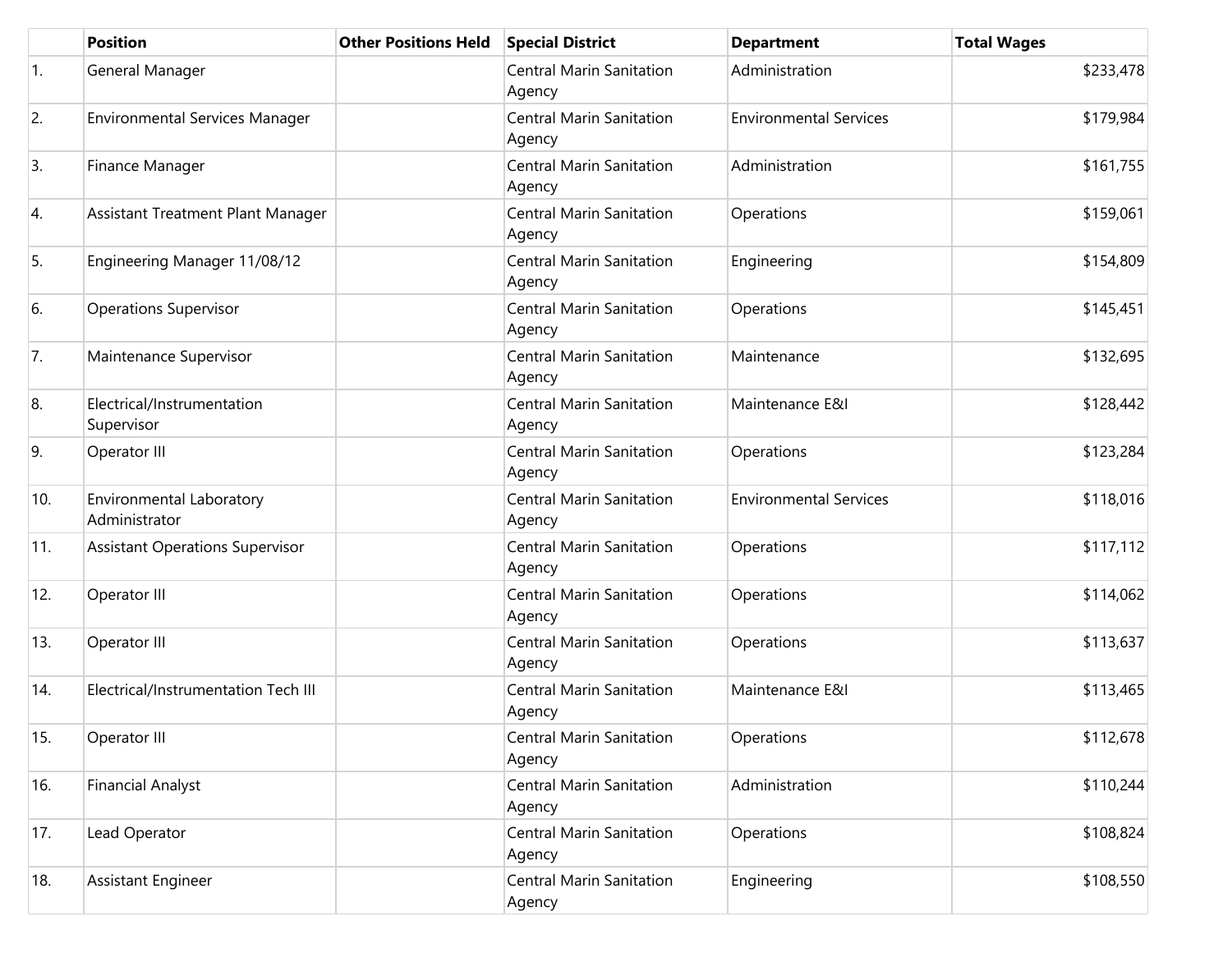| 19. | Electrical/Instrumentation Tech III     | <b>Central Marin Sanitation</b><br>Agency | Maintenance E&I               | \$106,465 |
|-----|-----------------------------------------|-------------------------------------------|-------------------------------|-----------|
| 20. | Safety Director                         | <b>Central Marin Sanitation</b><br>Agency | Non-Agency Programs           | \$105,554 |
| 21. | Maintenance Lead                        | <b>Central Marin Sanitation</b><br>Agency | Maintenance                   | \$103,892 |
| 22. | Operator III                            | <b>Central Marin Sanitation</b><br>Agency | Operations                    | \$98,805  |
| 23. | Operator III                            | <b>Central Marin Sanitation</b><br>Agency | Operations                    | \$98,309  |
| 24. | Lead Operator                           | <b>Central Marin Sanitation</b><br>Agency | Operations                    | \$97,218  |
| 25. | Information Systems Analyst             | <b>Central Marin Sanitation</b><br>Agency | Engineering                   | \$95,940  |
| 26. | <b>Environmental Services Analyst I</b> | <b>Central Marin Sanitation</b><br>Agency | <b>Environmental Services</b> | \$95,921  |
| 27. | Personnel & Accounting Technician       | <b>Central Marin Sanitation</b><br>Agency | Administration                | \$93,658  |
| 28. | Maintenance Painter                     | <b>Central Marin Sanitation</b><br>Agency | Maintenance                   | \$93,528  |
| 29. | Environmental Services Analyst I        | <b>Central Marin Sanitation</b><br>Agency | <b>Environmental Services</b> | \$92,979  |
| 30. | Environmental Services Analyst I        | <b>Central Marin Sanitation</b><br>Agency | <b>Environmental Services</b> | \$92,970  |
| 31. | Maintenance Repair II                   | <b>Central Marin Sanitation</b><br>Agency | Maintenance                   | \$92,389  |
| 32. | Mechanical Technician III               | <b>Central Marin Sanitation</b><br>Agency | Maintenance                   | \$84,474  |
| 33. | Mechanical Technician I                 | <b>Central Marin Sanitation</b><br>Agency | Maintenance                   | \$83,441  |
| 34. | Maintenance Repair II                   | <b>Central Marin Sanitation</b><br>Agency | Maintenance                   | \$82,977  |
| 35. | Operator in Training                    | <b>Central Marin Sanitation</b><br>Agency | Operations                    | \$74,481  |
| 36. | Mechanical Technician I                 | <b>Central Marin Sanitation</b><br>Agency | Maintenance                   | \$73,430  |